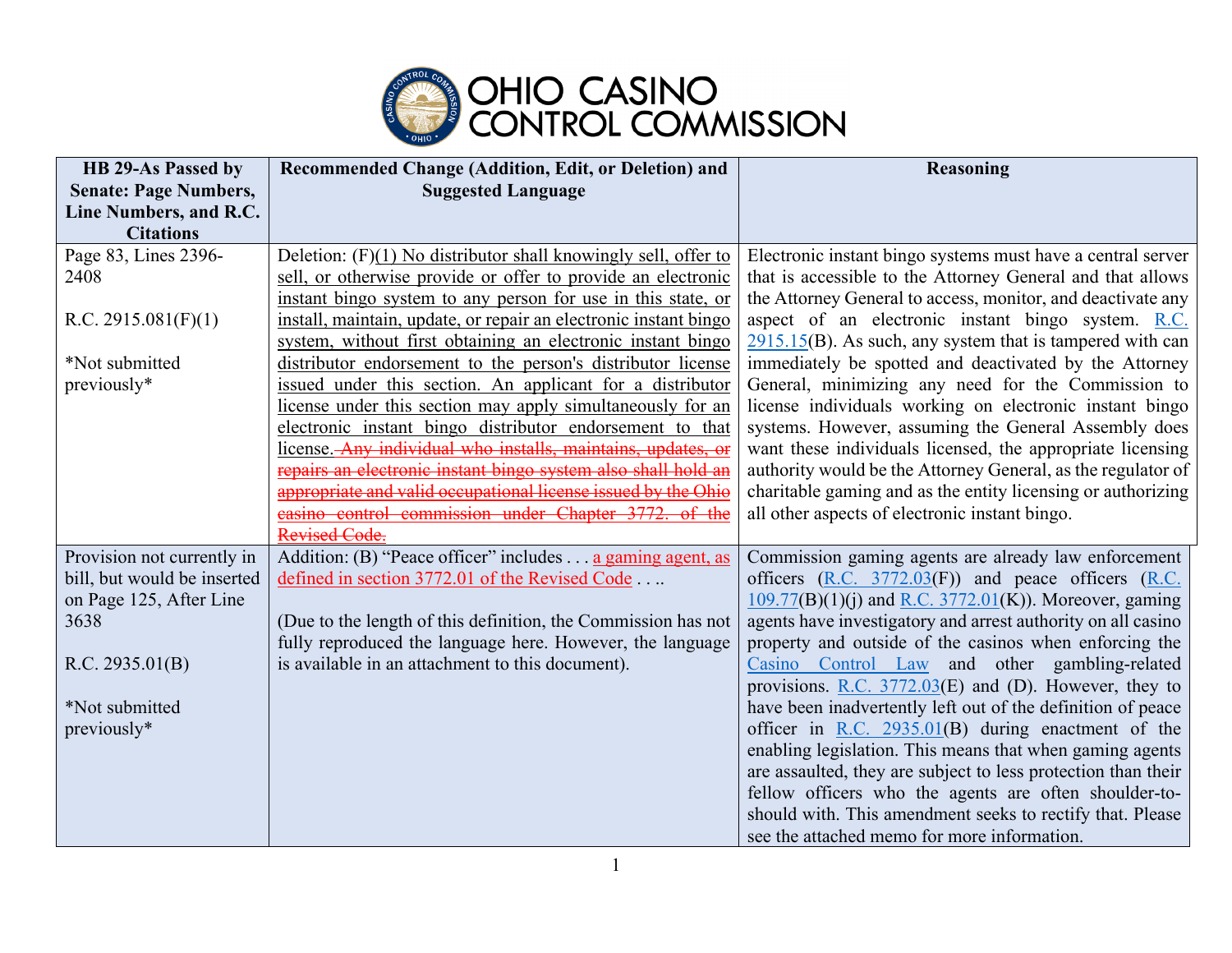| Page 150, Lines 4342-<br>4348<br>R.C. $3772.03(D)(10)(d)$                                                                                                                   | Edit: (d) The list of persons participating in the program and<br>the personal information of those persons shall be<br>confidential and shall only be disseminated by the<br>commission to a casino operator and the operators, sports<br>gaming proprietors, the state lottery commission, and their<br>agents and employees of the casino operator for purposes of<br>enforcement and to other entities, upon request of the<br>participant and agreement by the commission.                                                                                                                                                                                                                                                                                                                                                                                                                                                                                                                                                                                                                                                                                                                                                                                                                                                                                                                                                                                                                                           | The Commission, in partnership with the State Lottery<br>Commission, created a statewide voluntary exclusion<br>program (or VEP) on March 1, 2019, which applies to both<br>the casinos and racinos. The commissions did so through<br>the adoption of administrative rules and contracts with<br>participants that allowed the information to be shared<br>between the commissions moving forward.                                                                                                                                                                                                                                                                                                                                                                                                                                                                                                                                                                       |
|-----------------------------------------------------------------------------------------------------------------------------------------------------------------------------|---------------------------------------------------------------------------------------------------------------------------------------------------------------------------------------------------------------------------------------------------------------------------------------------------------------------------------------------------------------------------------------------------------------------------------------------------------------------------------------------------------------------------------------------------------------------------------------------------------------------------------------------------------------------------------------------------------------------------------------------------------------------------------------------------------------------------------------------------------------------------------------------------------------------------------------------------------------------------------------------------------------------------------------------------------------------------------------------------------------------------------------------------------------------------------------------------------------------------------------------------------------------------------------------------------------------------------------------------------------------------------------------------------------------------------------------------------------------------------------------------------------------------|---------------------------------------------------------------------------------------------------------------------------------------------------------------------------------------------------------------------------------------------------------------------------------------------------------------------------------------------------------------------------------------------------------------------------------------------------------------------------------------------------------------------------------------------------------------------------------------------------------------------------------------------------------------------------------------------------------------------------------------------------------------------------------------------------------------------------------------------------------------------------------------------------------------------------------------------------------------------------|
| Provisions not currently<br>in bill but would be<br>inserted on Page 156,<br>After Line 4533<br>R.C. 3772.031(D) and<br>R.C. 3772.04(A)(1)<br>*Not submitted<br>previously* | Addition: (D) A person who receives notice of intent to<br>include the person on the exclusion list is entitled to an<br>adjudication hearing under Chapter 119. of the Revised<br>Code if the person so requests, except as provided in this<br>section, in which the person may demonstrate why the person<br>should not be included on the exclusion list. The person shall<br>request such an adjudication hearing not later than thirty days<br>after the person receives the notice by personal service or<br>certified mail, or not later than thirty days after the last<br>newspaper publication of the notice. The commission may,<br>but is not required to, conduct an adjudication hearing under<br>Chapter 119. of the Revised Code if the person fails to request<br>a hearing in accordance with this section. The commission<br>may reopen an adjudication under this section at any time. If<br>the adjudication hearing, order, or any appeal thereof under<br>Chapter 119. of the Revised Code results in an order that the<br>person should not be included on the exclusion list, the<br>commission shall publish a revised exclusion list that does<br>not include the person. The commission also shall notify<br>casino operators that the person has been removed from the<br>exclusion list. A casino operator shall take all steps necessary<br>to ensure its key employees and casino gaming employees<br>are made aware that the person has been removed from the<br>exclusion list.<br>And | These two additions are meant to bring $R.C. 3772.031$ and<br>R.C. 3772.04 into harmony with one another. These two<br>sections detail how the Commission must conduct<br>involuntary exclusion hearings as well as licensing<br>adjudications. The Commission, later in this document is<br>suggesting cross references be made to these sections, so<br>that all hearings held under the Sports Gaming Control<br>Law are subject to the same standards as the Casino<br>Control Law. In so doing, the Commission noticed a<br>couple discrepancies in the Casino Control Law itself,<br>where involuntary exclusions, licensing adjudications, and<br>monetary sanctions were not all subject to the same<br>procedural standards. As such, this amendment seeks to<br>remedy those discrepancies to create harmony in the<br>Casino Control Law and, therefore, the Sports Gaming<br>Control<br>Law-should<br>the<br>Commission's<br>later<br>amendments be accepted. |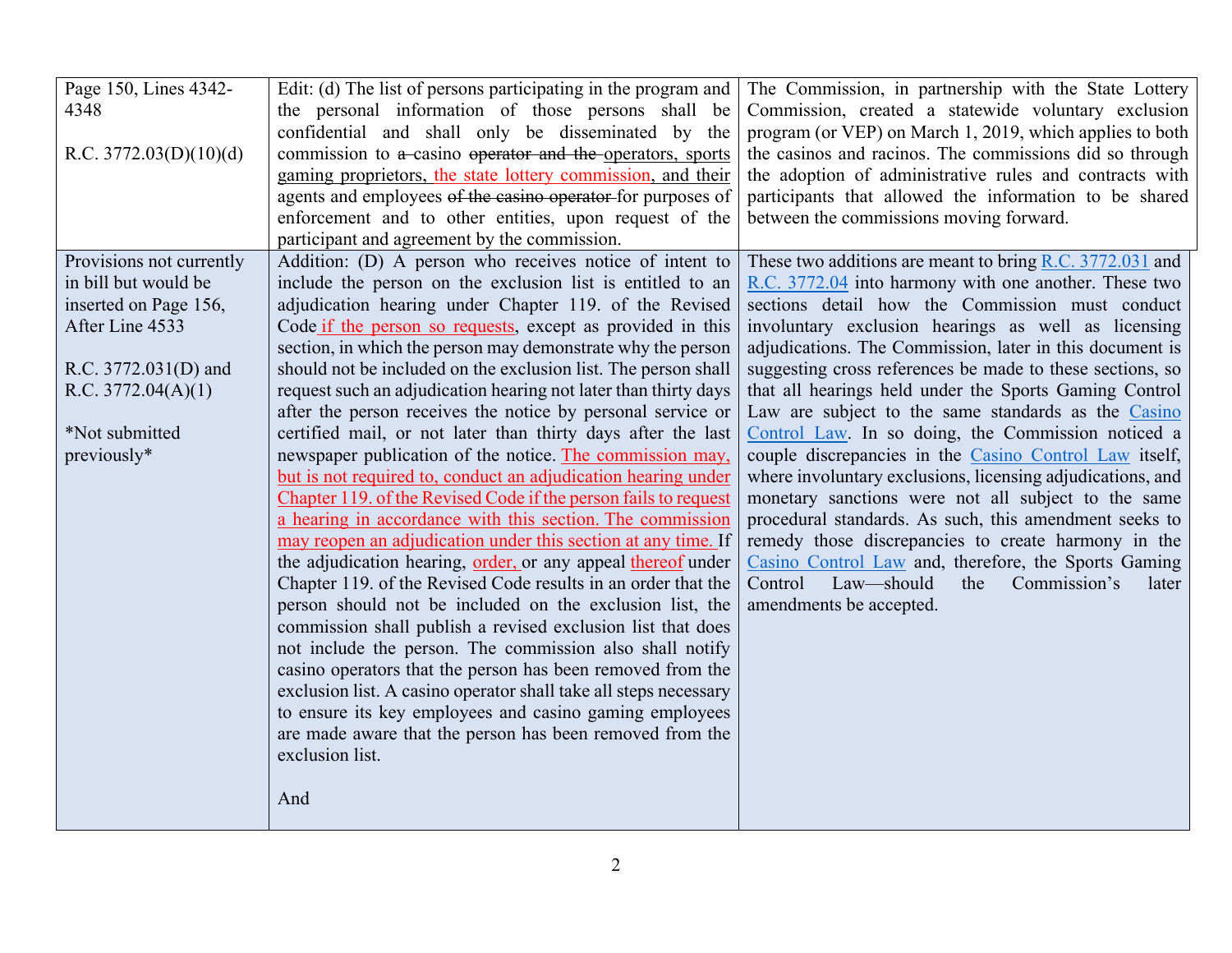|                       | Addition: $(A)(1)$ If the commission concludes that a license   |                                                              |
|-----------------------|-----------------------------------------------------------------|--------------------------------------------------------------|
|                       | required by this chapter should be limited, conditioned,        |                                                              |
|                       | restricted, suspended, revoked, denied, or not renewed or that  |                                                              |
|                       | an applicant, licensee, or other person subject to the          |                                                              |
|                       | commission's jurisdiction under this chapter should be fined    |                                                              |
|                       | or penalized, the commission may, and if so requested           |                                                              |
|                       | by ather licensee, or applicant, or person shall, conduct a     |                                                              |
|                       | hearing in an adjudication under Chapter 119. of the Revised    |                                                              |
|                       | Code. After notice and opportunity for a hearing, the           |                                                              |
|                       | commission may limit, condition, restrict, suspend, revoke,     |                                                              |
|                       | deny, or not renew a license or fine or penalize the            |                                                              |
|                       | licensee, applicant, or person under rules adopted by the       |                                                              |
|                       | commission.<br>The<br>commission<br>may                         |                                                              |
|                       | reopen aan licensing adjudication under this section at any     |                                                              |
|                       | time.                                                           |                                                              |
| Page 161, After Line  | Additions:                                                      | This is more of a technical amendment. "Applicant" is        |
| 4677                  |                                                                 | currently used throughout R.C. Chapter 3775 without          |
|                       | (A) "Applicant" means any person who applies to the             | being defined. The definition proposed here directly         |
| R.C. 3775.01(A)       | commission for a license under this chapter.                    | mirrors that term's definition in R.C. $3772.01(A)$ of the   |
|                       |                                                                 | Casino Control Law. As for "sports gaming voluntary          |
| And                   | And                                                             | exclusion program," the Commission is suggesting an edit     |
|                       |                                                                 | starting at R.C. $3775.02(B)(11)$ that would not             |
| Page 166, After Line  | (U) "Sports gaming voluntary exclusion program" means a         | automatically exclude the state's current VEP participants   |
| 4812                  | program provided by the commission that allows persons to       | from sports betting. As such, the term "sports betting       |
|                       | voluntarily exclude themselves from sports gaming facilities    | voluntary exclusion" will need defined. This definition      |
| R.C. 3775.01(U)       | and online sports pools under the jurisdiction of the           | also directly mirrors its counterpart in R.C. 3772.01(AA).   |
|                       | commission by placing their name on a voluntary exclusion       | For more on that change, the reasoning behind it, and the    |
| *Not submitted        | list and following the procedures set forth by the              | support it has from problem gambling experts, please see     |
| previously*           | commission.                                                     | that amendment proposed below.                               |
| Page 163, Lines 4724- | Edit: (J) "Proposition bet" means a wager on whether an         | The current definition of a proposition bet is too broad and |
| 4726                  | identified instance or statistical achievement will occur, will | would encapsulate bets such as mid-game or in-game           |
|                       | be achieved, or will be surpassed a sporting event that is      | scores. This is not the common understanding in the          |
| R.C. 3775.01(J)       | based in whole or in part on an outcome, other than the final   | industry. As such, the Commission has suggested a more       |
|                       | score or outcome of the sporting event or parts of the sporting | standardized definition to ensure that bets on mid-game or   |
| *Not submitted        | event, such as quarters, halves, periods, or innings.           | in-game scores are not considered propositions.              |
| previously*           |                                                                 |                                                              |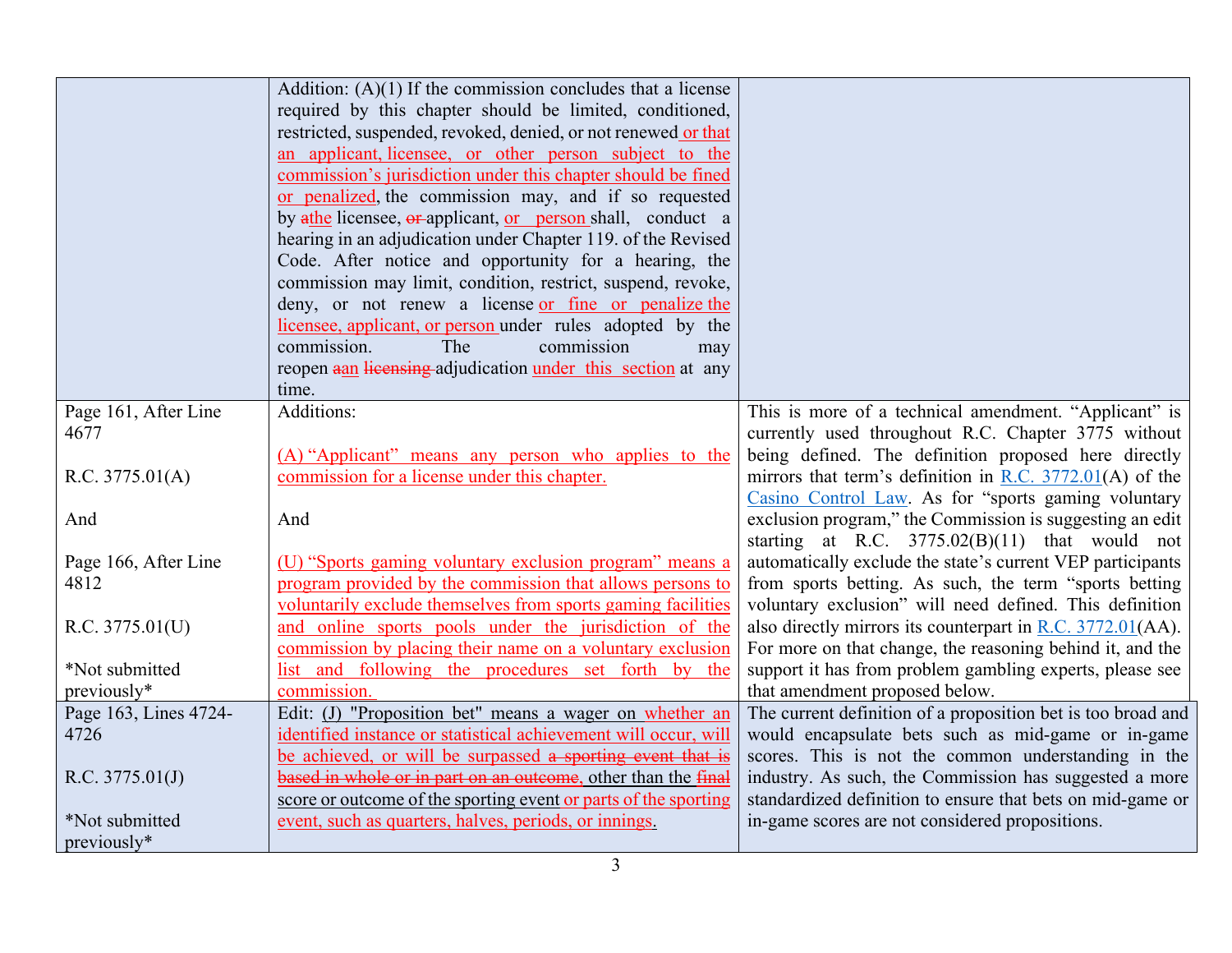| Page 168, Lines 4878-     | Deletion of prevision: (11) Requirements concerning the                                                                      | Taking a one-size-fits-all, rule-mandated approach to the                                                            |
|---------------------------|------------------------------------------------------------------------------------------------------------------------------|----------------------------------------------------------------------------------------------------------------------|
| 4881                      | size, furnishings, and equipment of a sports gaming facility                                                                 | size, furnishings, equipment, and capital investments in                                                             |
|                           | and the minimum capital investment in a sports gaming                                                                        | sports gaming facilities throughout the state would likely                                                           |
| R.C. 3775.02(B)(11)       | facility that is necessary to ensure that it generates strong                                                                | prove difficult. For instance, some type-B facilities could                                                          |
|                           | economic development;                                                                                                        | be additions to existing structures and other could be totally                                                       |
| And                       |                                                                                                                              | new construction. Therefore, the Commission proposes that                                                            |
|                           | <b>OR</b>                                                                                                                    | applicants for a Type-B license submit this information,                                                             |
| Page 179, Lines 5183-     |                                                                                                                              | with supporting documentation, to the Commission for                                                                 |
| 5187                      | Edit: Delete this provision still, but then add the following to                                                             | review. With this information, the Commission will be able                                                           |
|                           | R.C. $3775.04(D)(1)(a)$ :                                                                                                    | to evaluate economic impact against the specific statutory                                                           |
| R.C. $3775.04(D)(1)(a)$   |                                                                                                                              | factors laid out later in the bill without needing to set one-                                                       |
|                           | (a) If the application is for an initial type B sports gaming                                                                | size-fits-all minimums. Additionally, requiring the                                                                  |
|                           | proprietor license, the application shall specify the intended                                                               | Commission to set this minimum in rule may delay                                                                     |
|                           | location of the sports gaming facility or, at a minimum, the                                                                 | licensure of type-B proprietors, as the rulemaking process                                                           |
|                           | county in which the sports gaming facility is to be located if                                                               | generally takes several months from introduction to final                                                            |
|                           | the license is granted, as well as the expected overall capital                                                              | adoption—meaning type B proprietors would not likely                                                                 |
|                           | investment, including the size, furnishings, and equipment of                                                                | know what the minimum requirements were until early to                                                               |
|                           | the sports gaming facility.                                                                                                  | mid 2022.                                                                                                            |
|                           |                                                                                                                              |                                                                                                                      |
| Page 168, after Line 4881 | Addition and Edit:                                                                                                           | Experts in the problem gambling field recognize that an                                                              |
|                           |                                                                                                                              | individual's free will and autonomous decision making in                                                             |
| After 3775.02(B)(11)      | Addition: (12) The establishment and implementation of a                                                                     | addressing problem gambling is of monumental                                                                         |
|                           | sports gaming voluntary exclusion program consistent with                                                                    | importance. Therefore, the Commission, in consultation                                                               |
| And                       | and subject to the confidentiality provisions provided under                                                                 | with those experts, recommends that current participants in                                                          |
|                           | $division (D)(10)$ of 3772.10 of the Revised Code. This                                                                      | the agency's voluntary exclusion program, as well as the                                                             |
| Pages 209-2010, Lines     | program may allow individuals to refrain from entering or                                                                    | joint voluntary exclusion program with the Ohio Lottery,                                                             |
| 6082-6088                 | accessing a sports gaming facility and an online sports pool                                                                 | not be automatically applied to sports gaming. Further, the                                                          |
|                           | only or refrain from entering or accessing a casino facility, a                                                              | Commission has found that flexibility in these programs is                                                           |
| R.C. 3775.14(C)           | video lottery terminal facility, and a sports gaming facility                                                                | important and allowing the Commission to establish the                                                               |
|                           | and an online sports pool, as determined by commission rule.                                                                 | program by rule creates that flexibility. For instance, since                                                        |
| *Not submitted            | A participant in any voluntary exclusion program overseen                                                                    | the casino gaming program is mostly implemented by rule,                                                             |
| previously*               | by the commission or the state lottery commission that exists                                                                | the Commission was able to partner with the Lottery in                                                               |
|                           | on or before the effective date of this act shall not be                                                                     | 2019 to create a statewide voluntary exclusion program                                                               |
|                           | prohibited from participating in the play or operation of                                                                    | where an individual could sign up for exclusion once and                                                             |
|                           | sports gaming solely for that reason. However, a sports                                                                      | be immediately excluded from all casino or racino facilities                                                         |
|                           | gaming proprietor may choose to exclude the participant as a<br>result of the participation in a voluntary exclusion program | without the need for any further action. Importantly, in so<br>doing, no prior exclusions were automatically carried |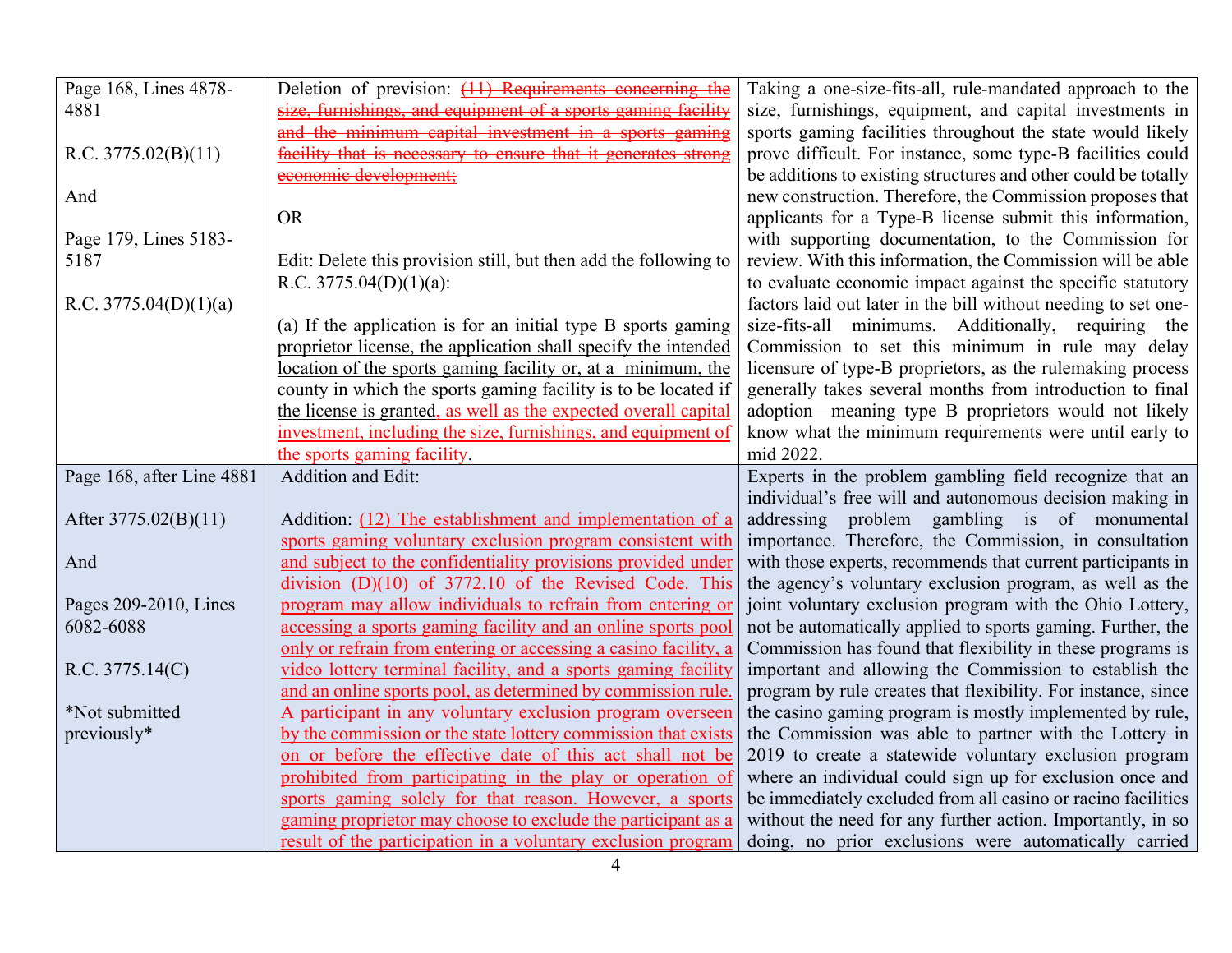|                               | established under the laws of this state, any other state, or of<br>the United States or for any other lawful reason.<br>Edit: (C) No person who is on the voluntary exclusion list<br>described in section 3772.01 of the Revised Code shall<br>participate in the play or operation of sports gaming<br>conducted by a sports gaming proprietor. A sports gaming<br>proprietor shall employ commercially reasonable methods to<br>prevent the person persons participating in the voluntary<br>exclusion program established under this chapter from<br>engaging in sports gaming conducted by the sports gaming<br>proprietor. Absent gross negligence, a sports gaming<br>provider,<br>services<br>mobile<br>proprietor,<br>management<br>management services provider, sports gaming supplier,<br>sports gaming host, the state, and employees of those entities<br>are entitled to immunity from any type of civil liability if a<br>person participating in the sports betting voluntary exclusion<br>program enters or accesses a sports gaming facility or an<br>online sports pool. | forward to the facilities that were not covered before.<br>Finally, the Commission, in its edits to R.C. 3775.14(C)<br>added an immunity provision for both state and private<br>entities related to the voluntary exclusion program. This<br>language directly mirrors R.C. 3772.034 from the Casino<br>Control Law.<br>Please see the attached letter in support of the amendment<br>from Derek Longmeier, Executive Director of the Problem<br>Gambling Network of Ohio. |
|-------------------------------|-----------------------------------------------------------------------------------------------------------------------------------------------------------------------------------------------------------------------------------------------------------------------------------------------------------------------------------------------------------------------------------------------------------------------------------------------------------------------------------------------------------------------------------------------------------------------------------------------------------------------------------------------------------------------------------------------------------------------------------------------------------------------------------------------------------------------------------------------------------------------------------------------------------------------------------------------------------------------------------------------------------------------------------------------------------------------------------------------|-----------------------------------------------------------------------------------------------------------------------------------------------------------------------------------------------------------------------------------------------------------------------------------------------------------------------------------------------------------------------------------------------------------------------------------------------------------------------------|
| Page 172, Lines 4987-<br>4993 | Edit: (H) The commission, in an adjudication conducted<br>under Chapter 119. of the Revised Code and in accordance                                                                                                                                                                                                                                                                                                                                                                                                                                                                                                                                                                                                                                                                                                                                                                                                                                                                                                                                                                            | 3772.04<br>contains several additional<br>R.C.<br>hearing<br>procedures and guidance that the Commission has found                                                                                                                                                                                                                                                                                                                                                          |
|                               | and in a manner consistent with section 3772.04 of the                                                                                                                                                                                                                                                                                                                                                                                                                                                                                                                                                                                                                                                                                                                                                                                                                                                                                                                                                                                                                                        | helpful in ensuring the integrity of casino gaming.                                                                                                                                                                                                                                                                                                                                                                                                                         |
| 3775.02(H)                    | Revised Code, may penalize, fine, limit, condition, restrict,                                                                                                                                                                                                                                                                                                                                                                                                                                                                                                                                                                                                                                                                                                                                                                                                                                                                                                                                                                                                                                 | Therefore, the Commission recommends incorporating its                                                                                                                                                                                                                                                                                                                                                                                                                      |
|                               | suspend, revoke, deny, or refuse to renew any sports gaming                                                                                                                                                                                                                                                                                                                                                                                                                                                                                                                                                                                                                                                                                                                                                                                                                                                                                                                                                                                                                                   | provisions by reference here. In particular, the Commission                                                                                                                                                                                                                                                                                                                                                                                                                 |
| *Not submitted                | license, licensee, applicant, or other person subject to the                                                                                                                                                                                                                                                                                                                                                                                                                                                                                                                                                                                                                                                                                                                                                                                                                                                                                                                                                                                                                                  | notes that the ability to issue emergency suspensions, as                                                                                                                                                                                                                                                                                                                                                                                                                   |
| previously*                   | commission's jurisdiction under this chapter. The                                                                                                                                                                                                                                                                                                                                                                                                                                                                                                                                                                                                                                                                                                                                                                                                                                                                                                                                                                                                                                             | provided for under the Casino Control Law, will be helpful                                                                                                                                                                                                                                                                                                                                                                                                                  |
|                               | commission may take into account any relevant aggravating                                                                                                                                                                                                                                                                                                                                                                                                                                                                                                                                                                                                                                                                                                                                                                                                                                                                                                                                                                                                                                     | in ensuring the integrity of sports betting and could be used                                                                                                                                                                                                                                                                                                                                                                                                               |
|                               | or mitigating factors without in any manner limiting the                                                                                                                                                                                                                                                                                                                                                                                                                                                                                                                                                                                                                                                                                                                                                                                                                                                                                                                                                                                                                                      | to help enforce several mandatory requirements of the bill.                                                                                                                                                                                                                                                                                                                                                                                                                 |
|                               | commission's authority to impose the level and type of                                                                                                                                                                                                                                                                                                                                                                                                                                                                                                                                                                                                                                                                                                                                                                                                                                                                                                                                                                                                                                        | This includes, for example, R.C. $3775.091(D)(1)$ 's mandate                                                                                                                                                                                                                                                                                                                                                                                                                |
|                               | discipline the commission considers appropriate. The<br>executive director may issue an emergency order related to                                                                                                                                                                                                                                                                                                                                                                                                                                                                                                                                                                                                                                                                                                                                                                                                                                                                                                                                                                            | to revoke the sports gaming proprietor license of any<br>proprietor that ceases to be a professional sports                                                                                                                                                                                                                                                                                                                                                                 |
|                               | sports gaming in accordance and in a manner consistent with                                                                                                                                                                                                                                                                                                                                                                                                                                                                                                                                                                                                                                                                                                                                                                                                                                                                                                                                                                                                                                   | organization, casino operator, or video lottery sales agent if                                                                                                                                                                                                                                                                                                                                                                                                              |
|                               | division (G) of section 3772.04 of the Revised Code.                                                                                                                                                                                                                                                                                                                                                                                                                                                                                                                                                                                                                                                                                                                                                                                                                                                                                                                                                                                                                                          | the license was issued or renewed because of the preference                                                                                                                                                                                                                                                                                                                                                                                                                 |
|                               |                                                                                                                                                                                                                                                                                                                                                                                                                                                                                                                                                                                                                                                                                                                                                                                                                                                                                                                                                                                                                                                                                               | given to them under R.C. $3775.041(A)$ .                                                                                                                                                                                                                                                                                                                                                                                                                                    |
| Page 174, Lines 5054-         | Edit: (A) Except as permitted under section 3770.23 of the                                                                                                                                                                                                                                                                                                                                                                                                                                                                                                                                                                                                                                                                                                                                                                                                                                                                                                                                                                                                                                    | This is simply a technical amendment. R.C. 3770.23 had                                                                                                                                                                                                                                                                                                                                                                                                                      |
| 5058                          | Revised Code, noNo person shall operate, conduct, or assist                                                                                                                                                                                                                                                                                                                                                                                                                                                                                                                                                                                                                                                                                                                                                                                                                                                                                                                                                                                                                                   | been created in the original version of the bill but has since                                                                                                                                                                                                                                                                                                                                                                                                              |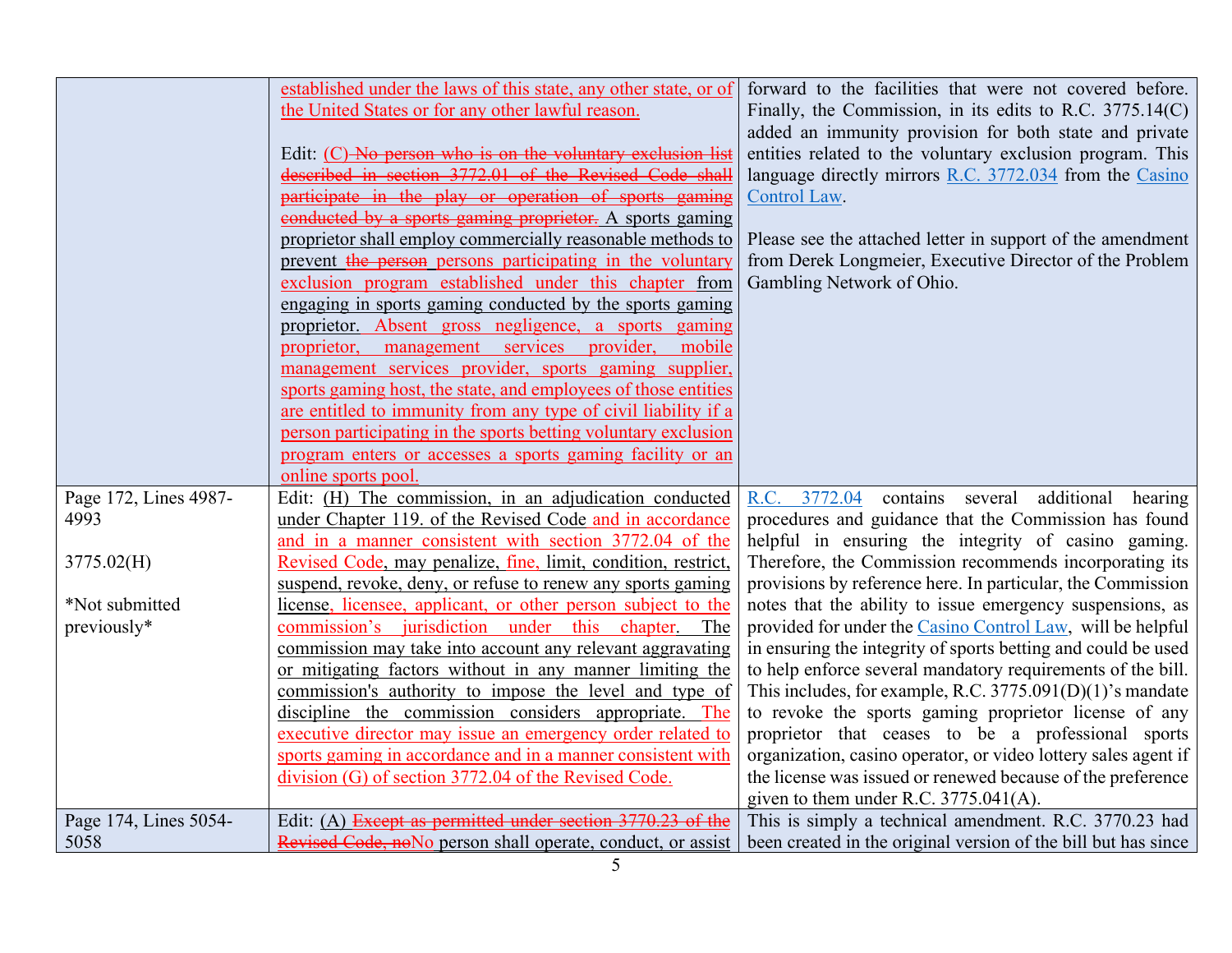|                         | in operating or conducting sports gaming in this state without   | been removed. As such, this stray cross-reference should be     |
|-------------------------|------------------------------------------------------------------|-----------------------------------------------------------------|
| R.C. 3775.03(A)         | first obtaining an appropriate sports gaming license from the    | removed.                                                        |
|                         | Ohio casino control commission.                                  |                                                                 |
| Page 174, Lines 5059-   | Edit: (B) Each person applying for an initial or renewed         | The current structure of the bill ensures that type C sports    |
| 5065                    | sports gaming license issued under this chapter, except for      | gaming hosts are not actually engaged in the business sports    |
|                         | type C sports gaming hosts, and each individual who has          | gaming themselves, but are simply hosts for type C sports       |
| R.C. 3775.03(B)         | control of those applicants as described in division (C) of this | gaming proprietors. In fact, the legislation ensures that       |
|                         | section, shall submit two complete sets of fingerprints to the   | hosts will not be involved in any financial transactions        |
| And                     | commission for the purpose of conducting a criminal records      | related to sports gaming. Pages 207-208, Lines 6024-6026;       |
|                         | check, including obtaining any available information from        | R.C. 3775.13(B)(4). Therefore, removing criminal                |
| Page 193-194, Lines     | the federal bureau of investigation                              | background checks and suitability investigations from these     |
| 5620-5625               |                                                                  | businesses is consistent with this intent, especially given the |
|                         | And                                                              | bill's other strong protections in ensuring that type C         |
| R.C. $3775.07(B)(1)$    |                                                                  | proprietors are the only entities truly conducting sports       |
|                         | $(B)(1)$ An applicant for an initial or renewed type C sports    | gaming, while the hosts merely assist by allowing terminal      |
| And                     | gaming host license shall apply for the license on a form        | placement. Moreover, these entities are already required to     |
|                         | prescribed by the commission and shall pay the fee required      | obtain and maintain a class D liquor permit, meaning the        |
| Page 196, Lines 5696-   | under division (C)(3) of section 109.572 of the Revised Code,    | Department of Commerce's Division of Liquor Control             |
| 5702                    | along with a nonrefundable application fee in an amount          | would have already conducted licensing reviews and              |
|                         | prescribed by the commission by rule.                            | authorized them to operate the establishments, subject to the   |
| R.C. 3775.09(A) and (B) |                                                                  | jurisdiction of the Division of Liquor Control, the             |
|                         | And                                                              | Department of Public Safety's Ohio Investigative Unit, and      |
|                         |                                                                  | the Liquor Control Commission. That being said, the hosts       |
|                         | (A) An applicant for a sports gaming license, except for a       | should still hold a license and be held to the Commission's     |
|                         | type C sports gaming host, shall establish the applicant's       | general regulation to ensure that they maintain their liquor    |
|                         | suitability for the license by clear and convincing evidence.    | licenses, are only operating in approved locations using        |
|                         |                                                                  | approved type C proprietors and equipment, and do not run       |
|                         | (B) The Ohio casino control commission shall not grant a         | afoul of other provisions of the bill.                          |
|                         | sports gaming license to an applicant, except for a type C       |                                                                 |
|                         | sports gaming host, if evidence satisfactory to the              |                                                                 |
|                         | commission exists that the applicant has done any of the         |                                                                 |
|                         | following:                                                       |                                                                 |
| Page 177, Lines 5136-   | Edit: (b) The type A sports gaming proprietor shall maintain     | This provision is designed to ensure that a type A sports       |
| 5139                    | at least one operational place of business in this state that    | gaming proprietor has an actual place of business with          |
|                         | regularly maintains employees and shall ensure that at this or   | employees in the state, not just a small space (or rented part  |
| R.C. $3775.04(A)(3)(b)$ | another place of business there is, including a secure facility  | of a space) with a secured server. Because this language, as    |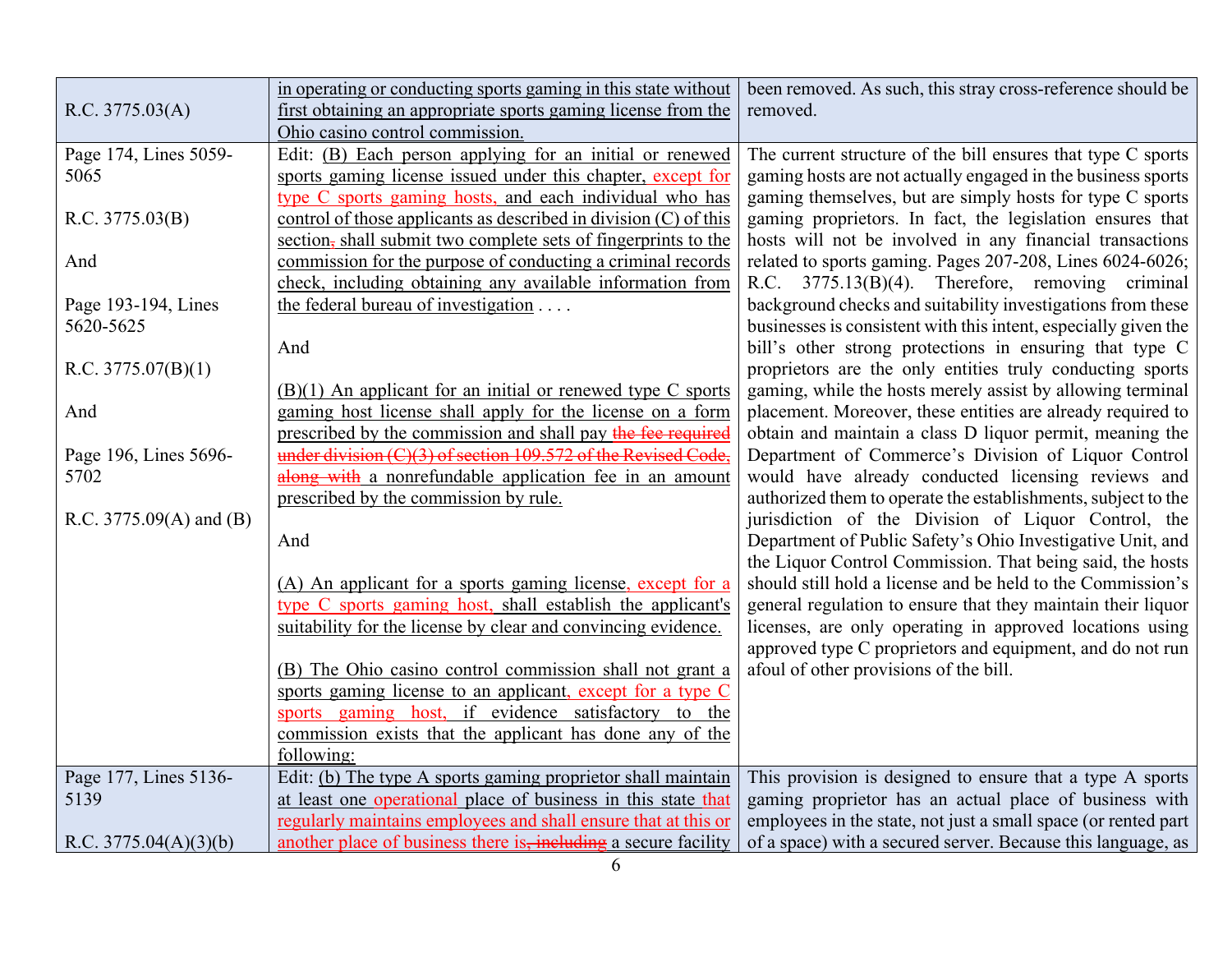|                      | to house the servers responsible for accepting wagers through<br>the sports gaming proprietor's online sports pools.                                                                                         | it currently exists, may be capable of being read to require<br>limited economic activity on the part of type A proprietors,<br>additional language is suggested to ensure clarity of<br>purpose. Of course, this overall policy decision is<br>something the Commission defers to the General Assembly<br>on. |
|----------------------|--------------------------------------------------------------------------------------------------------------------------------------------------------------------------------------------------------------|----------------------------------------------------------------------------------------------------------------------------------------------------------------------------------------------------------------------------------------------------------------------------------------------------------------|
| Pages 181-183, Lines | Edit: $(B)$ In issuing initial and renewed type $A$ , type $B$ , and                                                                                                                                         | The standards listed in this provision should apply to all                                                                                                                                                                                                                                                     |
| 5266-5300            | type C sports gaming proprietor licenses, except for type C<br>sports gaming hosts, the commission shall consider all of the                                                                                 | applicants for sports gaming licenses, except for type C<br>sports gaming hosts, not just the proprietors. These factors                                                                                                                                                                                       |
| R.C. 3775.041(B)     | following factors, in addition to all other requirements for                                                                                                                                                 | (except for factor (2), which is struck here, but is reinserted                                                                                                                                                                                                                                                |
|                      | licensure specified under this chapter and in the rules of the                                                                                                                                               | to apply only to type A or type B sports gaming proprietors                                                                                                                                                                                                                                                    |
|                      | commission:                                                                                                                                                                                                  | in a later suggested amendment) largely echo the casino                                                                                                                                                                                                                                                        |
|                      | (1) The reputation, experience, and financial integrity of the                                                                                                                                               | gaming suitability factors, which apply to all applicants for<br>casino gaming licenses. The same should be true here.                                                                                                                                                                                         |
|                      | applicant and any person that controls the applicant, as                                                                                                                                                     | Management services providers, mobile management                                                                                                                                                                                                                                                               |
|                      | determined under division $(C)$ of section 3775.03 of the                                                                                                                                                    | service providers, and suppliers, in particular, control major                                                                                                                                                                                                                                                 |
|                      | Revised Code;                                                                                                                                                                                                | aspects of sports gaming (and in the case of management<br>services providers and mobile management services                                                                                                                                                                                                   |
|                      | (2) The total amount of taxable income the applicant pays, or                                                                                                                                                | providers actually stand in the shoes of type A and type B                                                                                                                                                                                                                                                     |
|                      | will pay, to its employees in this state;                                                                                                                                                                    | proprietors) and should be held to these statutory standards.                                                                                                                                                                                                                                                  |
|                      | (3) The financial ability of the applicant to purchase and<br>maintain adequate liability and casualty insurance and to<br>provide an adequate surety bond;                                                  |                                                                                                                                                                                                                                                                                                                |
|                      | $(43)$ The past and present compliance of the applicant and                                                                                                                                                  |                                                                                                                                                                                                                                                                                                                |
|                      | its affiliates or affiliated companies with gambling-related<br>licensing requirements in this state or any other jurisdiction,                                                                              |                                                                                                                                                                                                                                                                                                                |
|                      | including whether the applicant has a history                                                                                                                                                                |                                                                                                                                                                                                                                                                                                                |
|                      | noncompliance with those requirements;                                                                                                                                                                       |                                                                                                                                                                                                                                                                                                                |
|                      | (54) Whether the applicant has been charged with, indicted<br>for, or convicted of any felony or misdemeanor criminal<br>offense under the laws of any jurisdiction, not including any<br>traffic violation; |                                                                                                                                                                                                                                                                                                                |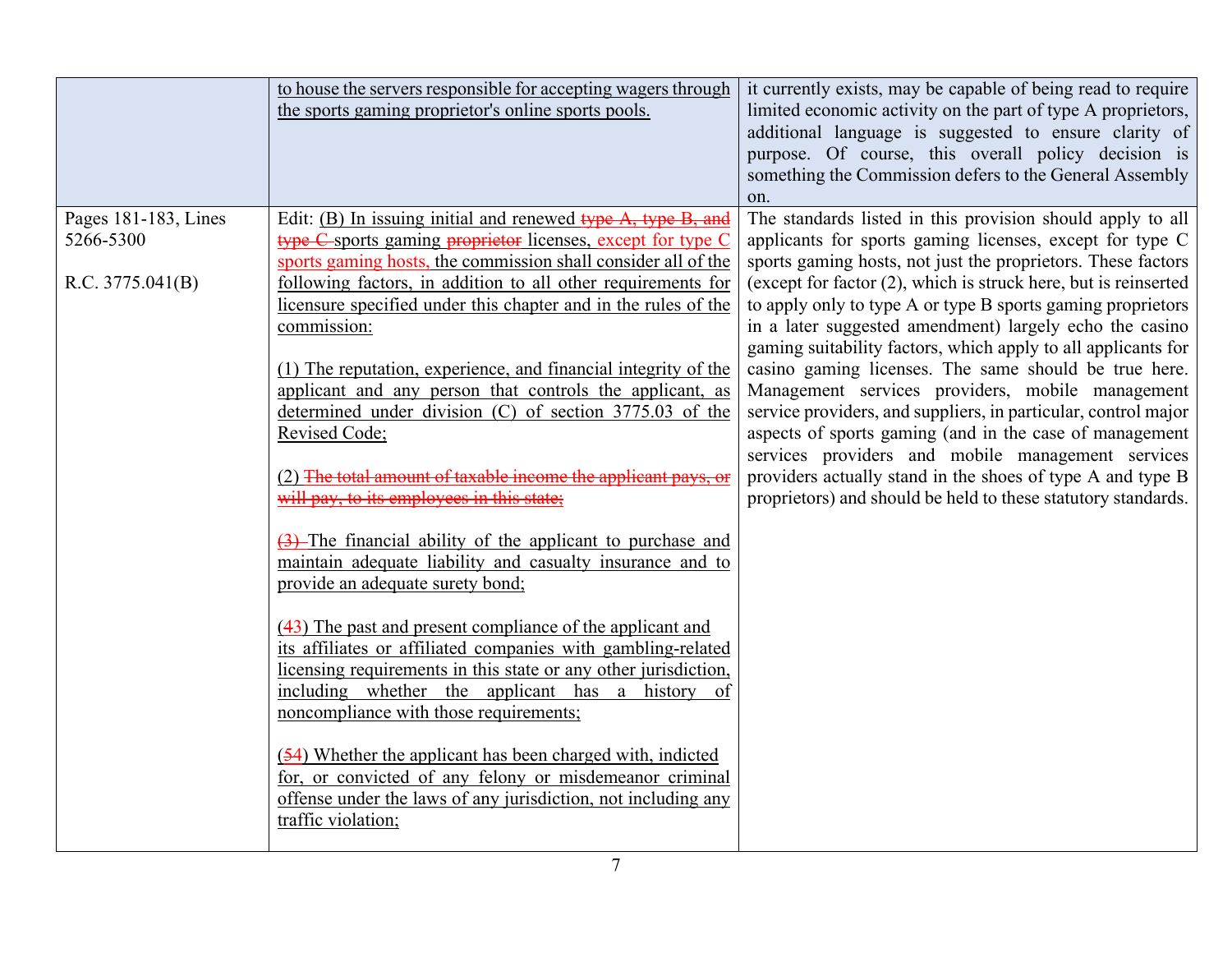|                       | $(65)$ Whether the applicant has filed, or had filed against<br>it, a proceeding for bankruptcy, or has ever been involved in |                                                                  |
|-----------------------|-------------------------------------------------------------------------------------------------------------------------------|------------------------------------------------------------------|
|                       | any formal process to adjust, defer, suspend, or otherwise                                                                    |                                                                  |
|                       | work out the payment of any debt;                                                                                             |                                                                  |
|                       |                                                                                                                               |                                                                  |
|                       | $(46)$ Whether the applicant has been served with a complaint                                                                 |                                                                  |
|                       | or other notice filed with any public body regarding a                                                                        |                                                                  |
|                       | payment of any tax required under federal, state, or local law                                                                |                                                                  |
|                       | that has been delinquent for one or more years;                                                                               |                                                                  |
|                       |                                                                                                                               |                                                                  |
|                       | (87) Whether the applicant is or has been a defendant in                                                                      |                                                                  |
|                       | litigation involving its business practices;                                                                                  |                                                                  |
|                       |                                                                                                                               |                                                                  |
|                       | (98) Whether awarding a license would undermine the                                                                           |                                                                  |
|                       | public's confidence in the sports gaming industry in this state.                                                              |                                                                  |
| Page 183, Lines 5301- | Edit: (C) In the case of an applicant for a type A sports                                                                     | The economic development factors listed currently for only       |
| 5315                  | gaming proprietor license, the Ohio casino<br>control                                                                         | type A sports gaming proprietors should also be applied to       |
|                       | commission also shall consider all of the following:                                                                          | type B and type C proprietors, so that the Commission has        |
| R.C. 3775.041(C)      |                                                                                                                               | additional factors to delineate applicants by and to ensure      |
|                       | (1) The nature of the applicant's current or intended physical                                                                | that the General Assembly's clear goal in ensuring               |
|                       | presence in this state, including any expenditures for physical                                                               | economic development for these license types is met. A           |
|                       | infrastructure;                                                                                                               | recent amendment was made to ensure that type B                  |
|                       |                                                                                                                               | proprietors were not judged against a \$10 million standard      |
|                       | (2) The length of time, if any, for which the applicant has                                                                   | for the total taxable income paid to employees, so proposed      |
|                       | been doing any kind of business in this state;                                                                                | edits to $(C)(3)$ are included to ensure that amendment is still |
|                       |                                                                                                                               | respected while allowing the agency to have access to            |
|                       | (3) Whether the The total amount of taxable income the                                                                        | financial information that will assist in evaluating an          |
|                       | applicant pays, or will pay, to its employees in this state each                                                              | applicant's overall suitability.                                 |
|                       | year has been, or will be, at least ten million dollars;                                                                      |                                                                  |
|                       |                                                                                                                               |                                                                  |
|                       | (4) The applicant's current or intended local and statewide                                                                   |                                                                  |
|                       | economic involvement in this state;                                                                                           |                                                                  |
|                       | (5) The applicant's other current or intended contributions to                                                                |                                                                  |
|                       | this state, including promoting tourism.                                                                                      |                                                                  |
|                       |                                                                                                                               |                                                                  |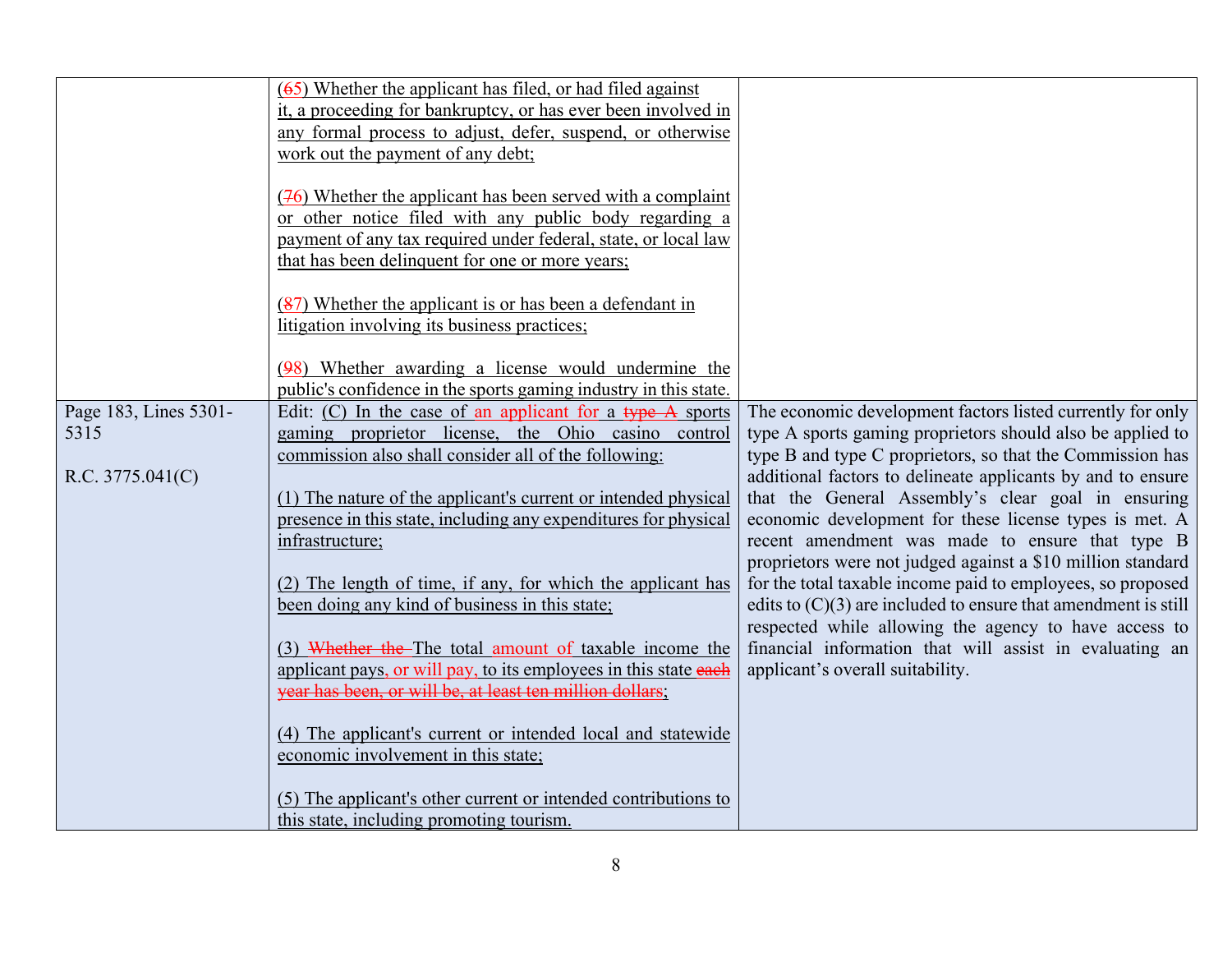| Page 183, Lines 5316-<br>5320 | Deletion of provision: (D) In the case of a type B sports<br>gaming proprietor license, the Ohio casino control<br>commission also shall consider whether the current or | The recommendation is to remove this provision in its<br>entirety because it is at conflict with other provisions of the                                                                   |
|-------------------------------|--------------------------------------------------------------------------------------------------------------------------------------------------------------------------|--------------------------------------------------------------------------------------------------------------------------------------------------------------------------------------------|
| R.C. 3775.041(D)              | proposed locations of sports gaming facilities are distributed<br>equitably among all regions of the state.                                                              | bill, including the county population limitations and the<br>preferences for professional sports organizations, making it<br>difficult to enforce uniformly and potentially subjecting the |
|                               |                                                                                                                                                                          | State to litigation.                                                                                                                                                                       |
| Page 184-185, Lines           | Edit: $(2)(a)$ The If a professional sports organization is the                                                                                                          | These provisions allowing organizations to avoid being                                                                                                                                     |
| 5343-5355                     | holder of a type A sports gaming proprietor license that and is                                                                                                          | subject to the commission's regulatory control should be                                                                                                                                   |
|                               | a member of a league, association, or organization that                                                                                                                  | narrowly tailored and predicated on the license holder being                                                                                                                               |
| R.C. $3775.05(A)(2)(a)$       | prevents the holder from being subject to the regulatory                                                                                                                 | a "professional sports organization," as defined in R.C.                                                                                                                                   |
|                               | control of the Ohio casino control commission or from                                                                                                                    | 3775.01(H). The Commission believes the proposed edit                                                                                                                                      |
| And                           | otherwise operating under the license, the professional sports                                                                                                           | aligns with the intent of this provision and helps avoid                                                                                                                                   |
|                               | organization may contractually appoint a designee operator                                                                                                               | arguments from any "holder" of these license types that                                                                                                                                    |
| Page 188, Lines 5451-         | that is considered the mobile management services provider                                                                                                               | they are a member of some organization that prevents them                                                                                                                                  |
| 5462                          | for all aspects of commission oversight and operating under                                                                                                              | from being subject to the Commission's jurisdiction.                                                                                                                                       |
|                               | the license. The sports gaming proprietor shall not have                                                                                                                 |                                                                                                                                                                                            |
| R.C. $3775.051(A)(2)(a)$      | control over the mobile management services provider, and<br>the mobile management services provider shall not have                                                      |                                                                                                                                                                                            |
| *Not submitted                | control over the sports gaming proprietor, as determined by                                                                                                              |                                                                                                                                                                                            |
| previously*                   | the commission under division $(C)$ of section 3775.03 of the                                                                                                            |                                                                                                                                                                                            |
|                               | Revised Code.                                                                                                                                                            |                                                                                                                                                                                            |
|                               |                                                                                                                                                                          |                                                                                                                                                                                            |
|                               | And                                                                                                                                                                      |                                                                                                                                                                                            |
|                               | $(2)(a)$ The If a professional sports organization is the holder                                                                                                         |                                                                                                                                                                                            |
|                               | of a type B sports gaming proprietor license that and is a                                                                                                               |                                                                                                                                                                                            |
|                               | member of a league, association, or organization that                                                                                                                    |                                                                                                                                                                                            |
|                               | prevents the holder from being subject to the regulatory                                                                                                                 |                                                                                                                                                                                            |
|                               | control of the Ohio casino control commission or from                                                                                                                    |                                                                                                                                                                                            |
|                               | otherwise operating under the license, the professional sports                                                                                                           |                                                                                                                                                                                            |
|                               | organization may contractually appoint a designee operator                                                                                                               |                                                                                                                                                                                            |
|                               | that is considered the management services provider for all                                                                                                              |                                                                                                                                                                                            |
|                               | aspects of commission oversight and operating under the                                                                                                                  |                                                                                                                                                                                            |
|                               | license. The sports gaming proprietor shall not have control                                                                                                             |                                                                                                                                                                                            |
|                               | over the management services provider, and the management                                                                                                                |                                                                                                                                                                                            |
|                               | services provider shall not have control over the sports                                                                                                                 |                                                                                                                                                                                            |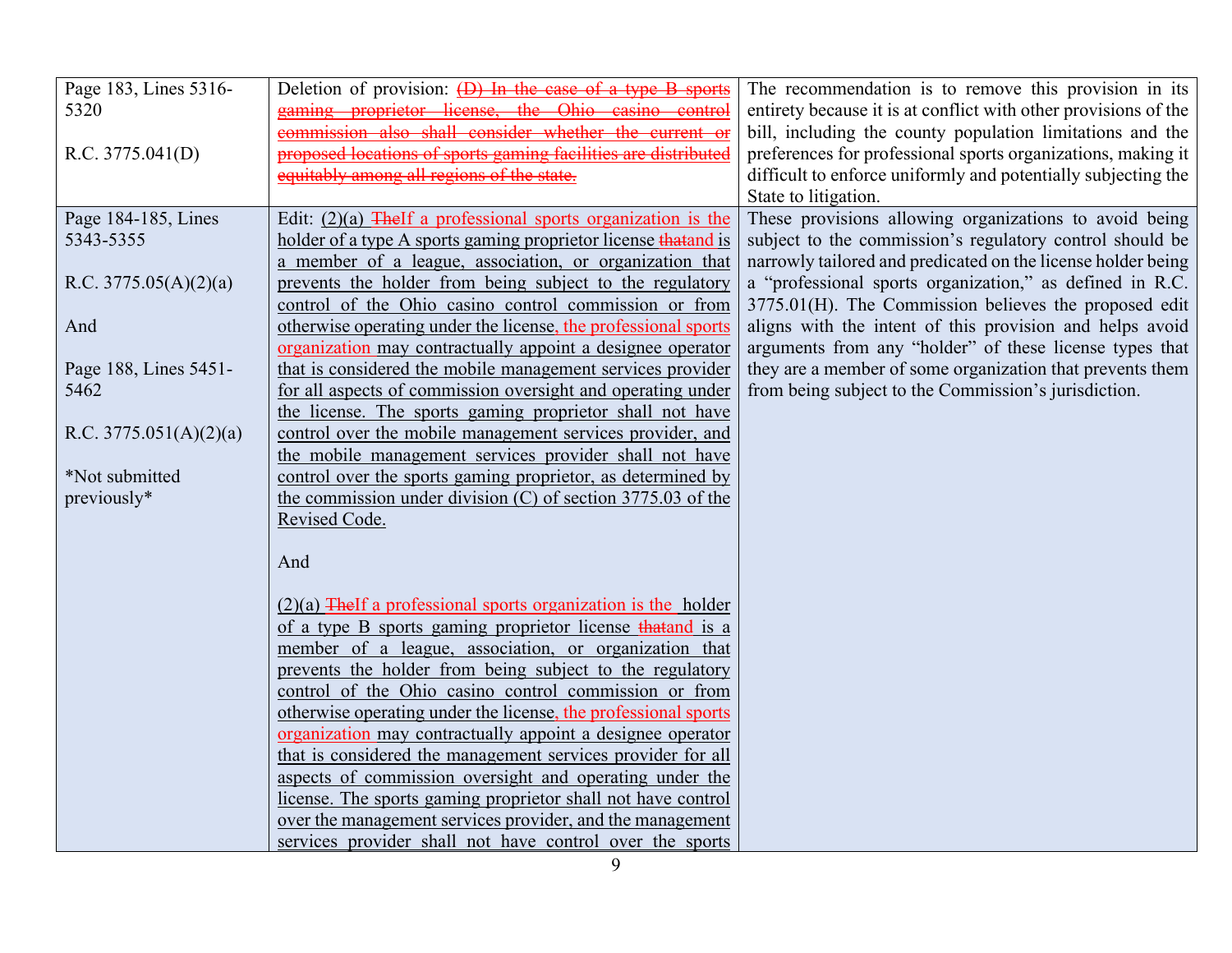|                           | gaming proprietor, as determined by the commission under<br>division (C) of section 3775.03 of the Revised Code. |                                                                 |
|---------------------------|------------------------------------------------------------------------------------------------------------------|-----------------------------------------------------------------|
| Page 193, after Line 5619 | Addition: (3) Notwithstanding any provision of this chapter                                                      | The current structure of the bill ensures that type C sports    |
|                           | to the contrary, a type C sports gaming host shall not be                                                        | gaming hosts are not actually engaged in the business of        |
| After R.C. 3775.07(A)(2)  | required to undergo a criminal background check or licensure                                                     | sports gaming themselves, but are simply hosts for type C       |
|                           | suitability investigation as part of their licensure. Type C                                                     | sports gaming proprietors. In fact, the legislation ensures     |
|                           | sports gaming hosts shall still undergo license investigations                                                   | that hosts will not be involved in any financial transactions   |
|                           | to determine their eligibility to obtain or maintain a license                                                   | related to sports gaming. Pages 207-208, Lines 6024-6026;       |
|                           | and to ensure their compliance with the other provisions of                                                      | R.C. 3775.13(B)(4). Therefore, removing criminal                |
|                           | this chapter and rules adopted by the commission.                                                                | background checks and suitability investigations from these     |
|                           |                                                                                                                  | businesses is consistent with this intent, especially given the |
|                           |                                                                                                                  | bills other strong protections in ensuring that type C          |
|                           |                                                                                                                  | proprietors are the only entities truly conducting sports       |
|                           |                                                                                                                  | gaming, while the hosts merely assist by allowing terminal      |
|                           |                                                                                                                  | placement. Moreover, these entities are already required to     |
|                           |                                                                                                                  | obtain and maintain a class D liquor permit, meaning the        |
|                           |                                                                                                                  | Department of Commerce's Division of Liquor Control             |
|                           |                                                                                                                  | would have already conducted licensing reviews and              |
|                           |                                                                                                                  | authorized them to operate the establishments, subject to the   |
|                           |                                                                                                                  | jurisdiction of the Division of Liquor Control, the             |
|                           |                                                                                                                  | Department of Public Safety's Ohio Investigative Unit, and      |
|                           |                                                                                                                  | the Liquor Control Commission. That being said, the hosts       |
|                           |                                                                                                                  | should still hold a license and be held to the Commission's     |
|                           |                                                                                                                  | general regulation to ensure that they maintain their liquor    |
|                           |                                                                                                                  | licenses, are only operating in approved locations using        |
|                           |                                                                                                                  | approved type C proprietors and equipment, and do not run       |
|                           |                                                                                                                  | afoul of other provisions of the bill.                          |
| Page 200, After Line      | Addition: (16) Submit to the commission, at least once each                                                      | In an age where data systems and security have become           |
| 5814                      | license period, an audit of the sports gaming proprietor's                                                       | ubiquitous and of paramount importance, respectively, it is     |
|                           | information technology systems and security protocols                                                            | imperative to specifically require audits of information        |
| R.C. $3775.10(A)(15)$     | prepared by a qualified, independent, and capable third party,                                                   | technology systems and security. This is especially true        |
|                           | as determined and in a manner approved by the commission.                                                        | since proprietors and management services providers will        |
| *Not submitted            |                                                                                                                  | be collecting a large amount of sensitive personal              |
| previously*               |                                                                                                                  | information and holding potentially large sums of electronic    |
|                           |                                                                                                                  | funds for Ohioans. Additionally, while the Commission           |
|                           |                                                                                                                  | believes it would have the innate authority to adopt rules on   |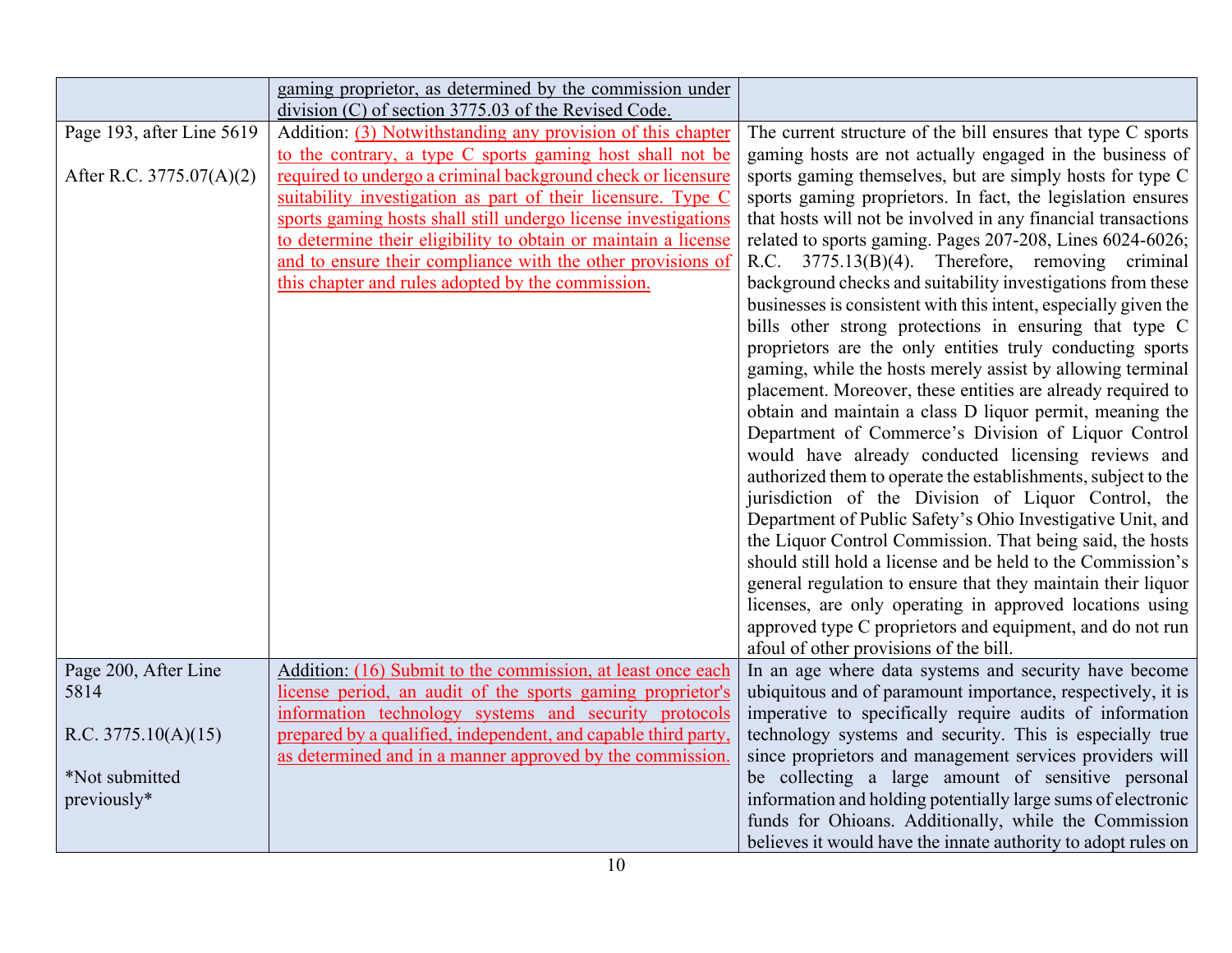|                         |                                                                         | this subject, an explicit grant of authority here would be<br>helpful, given the critical nature of these systems and the<br>security of them. |
|-------------------------|-------------------------------------------------------------------------|------------------------------------------------------------------------------------------------------------------------------------------------|
| Pages 208-209, Lines    | Edit: (A) The Ohio casino control commission may exclude                | A governmental entity involuntarily excluding an                                                                                               |
| 6049-6062               | any individual from entering or accessing a sports gaming               | individual from a private market is a serious and severe                                                                                       |
|                         | facility, or the grounds of a sports gaming facility, or an             | action. As such, the Commission supports adding some of                                                                                        |
|                         | online sports pool, or from participating in the play or                |                                                                                                                                                |
| R.C. 3775.14(A)         |                                                                         | the Casino Control Law's important guardrails and                                                                                              |
|                         | operation of sports gaming conducted by a sports gaming                 | procedures to this provision. Specifically, the Commission                                                                                     |
| *Not submitted          | proprietor. The commission shall do so in a manner                      | requests adding references to R.C. $3772.031$ 's existing                                                                                      |
| previously*             | consistent with the purpose, standards, and authority                   | involuntary exclusion purpose, standards, and authority as                                                                                     |
|                         | established under section 3772.031 of the Revised Code and              | well as R.C. 3772.04's emergency order procedures. These                                                                                       |
|                         | the emergency order procedures in section 3772.04 of the                | additions will provide the Commission, stakeholders, and                                                                                       |
|                         | Revised Code. The commission shall keep a list of all                   | members of the general public with greater certainty about                                                                                     |
|                         | excluded individuals and shall make that list available to each         | when an involuntary exclusion is appropriate and subject                                                                                       |
|                         | sports gaming proprietor. No individual who is on the Ohio              | involuntary exclusions to strict and important due process                                                                                     |
|                         | casino control commission's exclusion list shall enter a sports         | standards.                                                                                                                                     |
|                         | gaming facility or the grounds of a sports gaming facility or           |                                                                                                                                                |
|                         | participate in the play or operation of sports gaming                   |                                                                                                                                                |
|                         | conducted by a sports gaming proprietor. A sports gaming                |                                                                                                                                                |
|                         | proprietor shall employ commercially reasonable methods to              |                                                                                                                                                |
|                         | prevent an individual who is on the commission's exclusion              |                                                                                                                                                |
|                         | list from engaging in sports gaming conducted by the sports             |                                                                                                                                                |
|                         | gaming proprietor.                                                      |                                                                                                                                                |
| Pages 212-213, Lines    | (1) Any other information that the commission receives from             | This is a technical amendment. The term "person" instead                                                                                       |
| 6170-6172               | another jurisdiction relating to an applicanta person who               | of "applicant" should be used here, as the provision applies                                                                                   |
|                         | holds, held, or has applied for a license under this chapter.           | to those persons applying for a license, as well as to those                                                                                   |
| R.C. $3775.15(A)(1)(1)$ |                                                                         | who currently hold or who have held a license.                                                                                                 |
|                         |                                                                         |                                                                                                                                                |
| *Not submitted          |                                                                         |                                                                                                                                                |
| previously*             |                                                                         |                                                                                                                                                |
| Page 284, Lines 8230-   | Edit: The Ohio Casino Control Commission shall begin to                 | The dates in this section were proposed when the bill was                                                                                      |
| 8234                    | accept applications for sports gaming proprietor licenses               | being contemplated for a June 30, 2021 passage. As such,                                                                                       |
|                         | under Chapter 3775. of the Revised Code, as enacted by this             | the Commission is suggesting the specific dates in this                                                                                        |
| Section 3               | act, within six months of the effective date of this acton              | section be replaced with a timetable that is in line with the                                                                                  |
|                         | <b>January 1, 2022</b> , and shall begin to issue those licenses within | timing previously contemplated. While the Commission                                                                                           |
|                         | on April 1, 2022 ten months of the effective date of this Act.          | believes this is an aggressive timetable given the ninety-day                                                                                  |
|                         |                                                                         |                                                                                                                                                |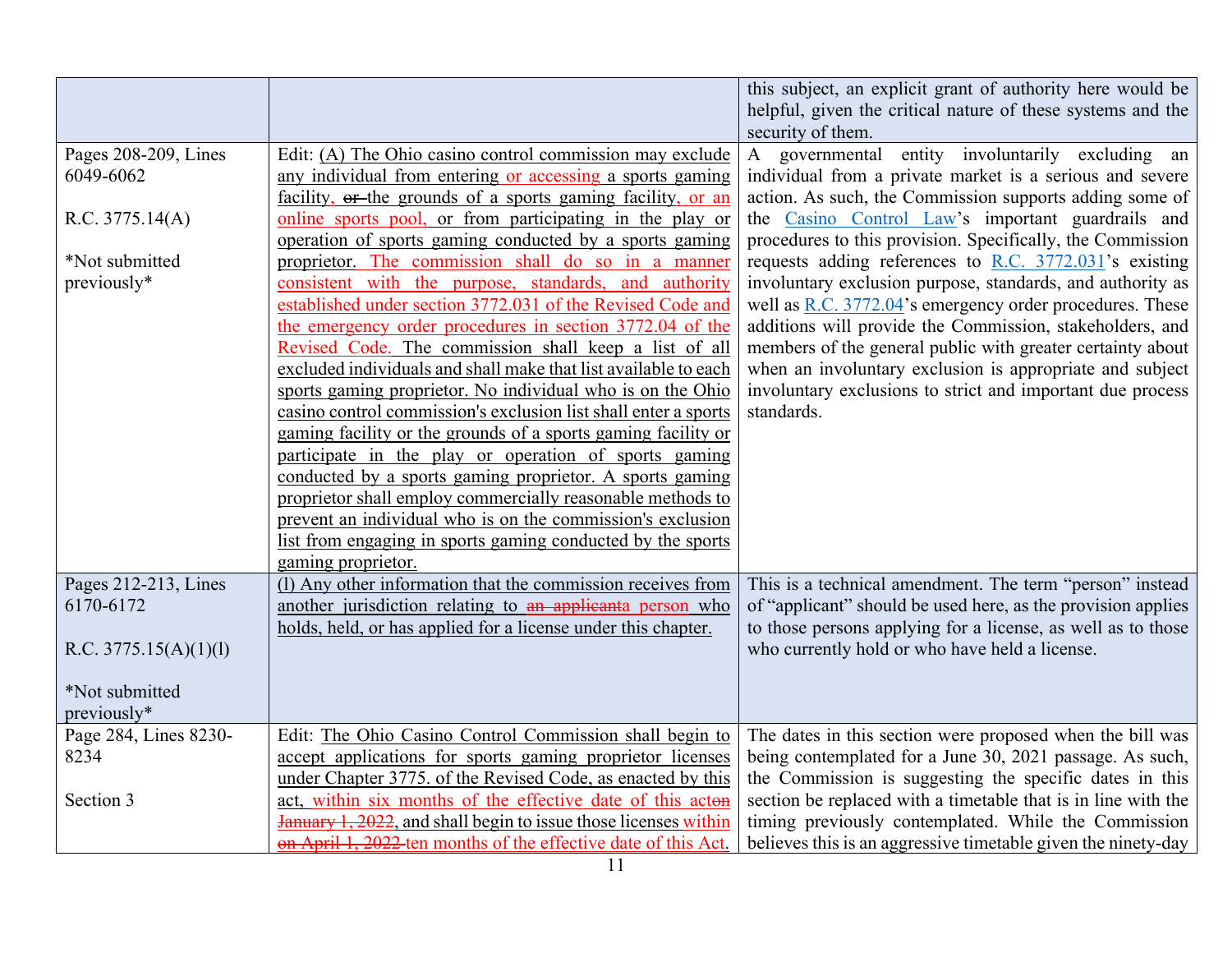| *Not submitted<br>previously* |                                                             | window for the bill to become effective and the<br>requirements of the rulemaking process, which often takes<br>at least six months, the Commission believes the amended<br>timetable is possible. |
|-------------------------------|-------------------------------------------------------------|----------------------------------------------------------------------------------------------------------------------------------------------------------------------------------------------------|
| Page 287, Lines 8329-         | No edit recommended, but please see the reasoning column    | To the extent any proposal regarding legalizing mini                                                                                                                                               |
| 8335                          | for some concerns the Commission has regarding proposals    | esports-only sportsbooks is being considered, the                                                                                                                                                  |
|                               | it has seen concerning mini esports-specific sportsbooks.   | Commission is concerned with the current proposal from                                                                                                                                             |
| Section 7                     |                                                             | the Esports Entertainment Group (EEG). In that proposal,                                                                                                                                           |
|                               | (A) As used in this section, "esports event" means an       | EEG proposed putting these mini sportsbooks in LAN                                                                                                                                                 |
| *Not submitted                | organized video game competition that is regulated by a     | facilities throughout the state and purported that these                                                                                                                                           |
| previously*                   | sports governing body and that is held between professional | facilities were and could be used for casual video game                                                                                                                                            |
|                               | players who play individually or as teams.                  | play, competitive tournaments, high school leagues, large                                                                                                                                          |
|                               |                                                             | group parties, and esports summer camps, as well as STEM                                                                                                                                           |
|                               | (B) It is the intent of the General Assembly to introduce   | programs, after-school programs, and on-site computer labs                                                                                                                                         |
|                               | comprehensive legislation governing wagering on esports     | during school hours. The Commission believes blending                                                                                                                                              |
|                               | events under Chapter 3775. of the Revised Code, as enacted  | gambling and youth learning or afterschool activities under                                                                                                                                        |
|                               | by this act.                                                | one roof presents significant regulatory and policy concerns                                                                                                                                       |
|                               |                                                             | and, as such, is opposed to such a proposal. For more                                                                                                                                              |
|                               |                                                             | information on combating youth gambling, please see the                                                                                                                                            |
|                               |                                                             | Change the Game Campaign, a creation of Ohio for                                                                                                                                                   |
|                               |                                                             | Responsible Gambling (a coalition of the Commission, the                                                                                                                                           |
|                               |                                                             | Lottery, and Mental Health and Addiction Services).                                                                                                                                                |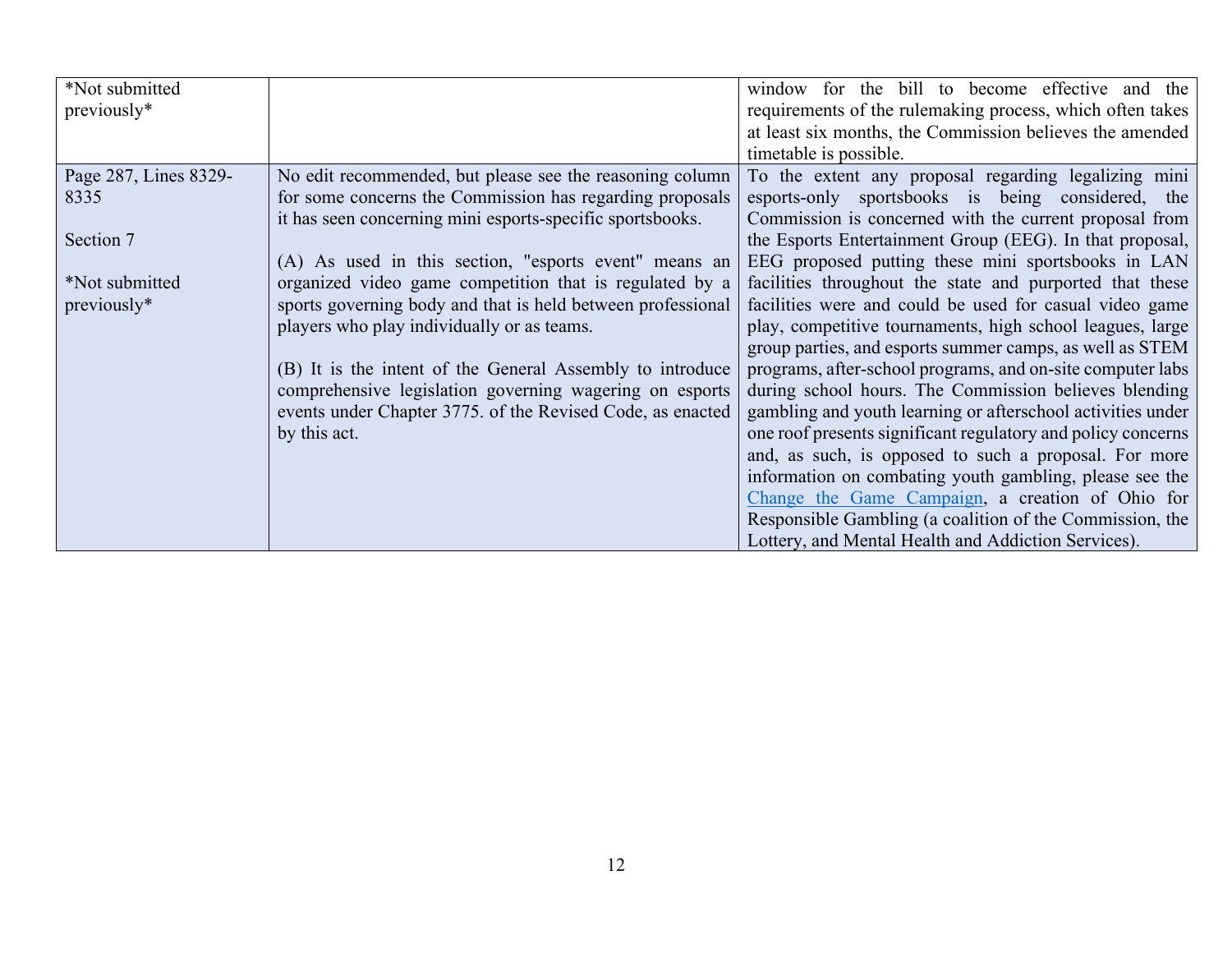

August 11, 2021

Mr. Matthew Schuler Executive Director Ohio Casino Control Commission 100 E. Broad St., 20th Fl Columbus, OH 43215

I'm writing to express support for the proposed amendment to HB29 regarding the statewide voluntary exclusion program. Ohio has long been the national leader regarding gambling support – after all, the world of gambling treatment began here.

While voluntary exclusion programs are commonplace in the legalized gambling environment, many states view it as simply a box to check and don't understand the importance of a robust program. Ohio is different! From the beginning, Ohio's voluntary exclusion program offered options to best meet the needs of Ohioans by having varying years of self-exclusion and allowing patrons to self-exclude both on and off-property. Over time the program has only improved by combining the casino and racino programs and by providing treatment resources.

As we look at further expanding legalized gambling in Ohio through sports wagering, we anticipate there will be a need to further modernize the statewide voluntary exclusion program and are confident that the provisions included in the proposed amendment will meet the needs of Ohioans today and in the future.

We value the partnership with the Ohio Casino Control Commission and look forward to continuing are work to mitigate the harm that results from expanded gambling.

Sincerely,

Derek Longmeier, MBA, OCPC, ICPS Executive Director Problem Gambling Network of Ohio 355 E. Campus View Blvd., Suite 285 Columbus, OH 43235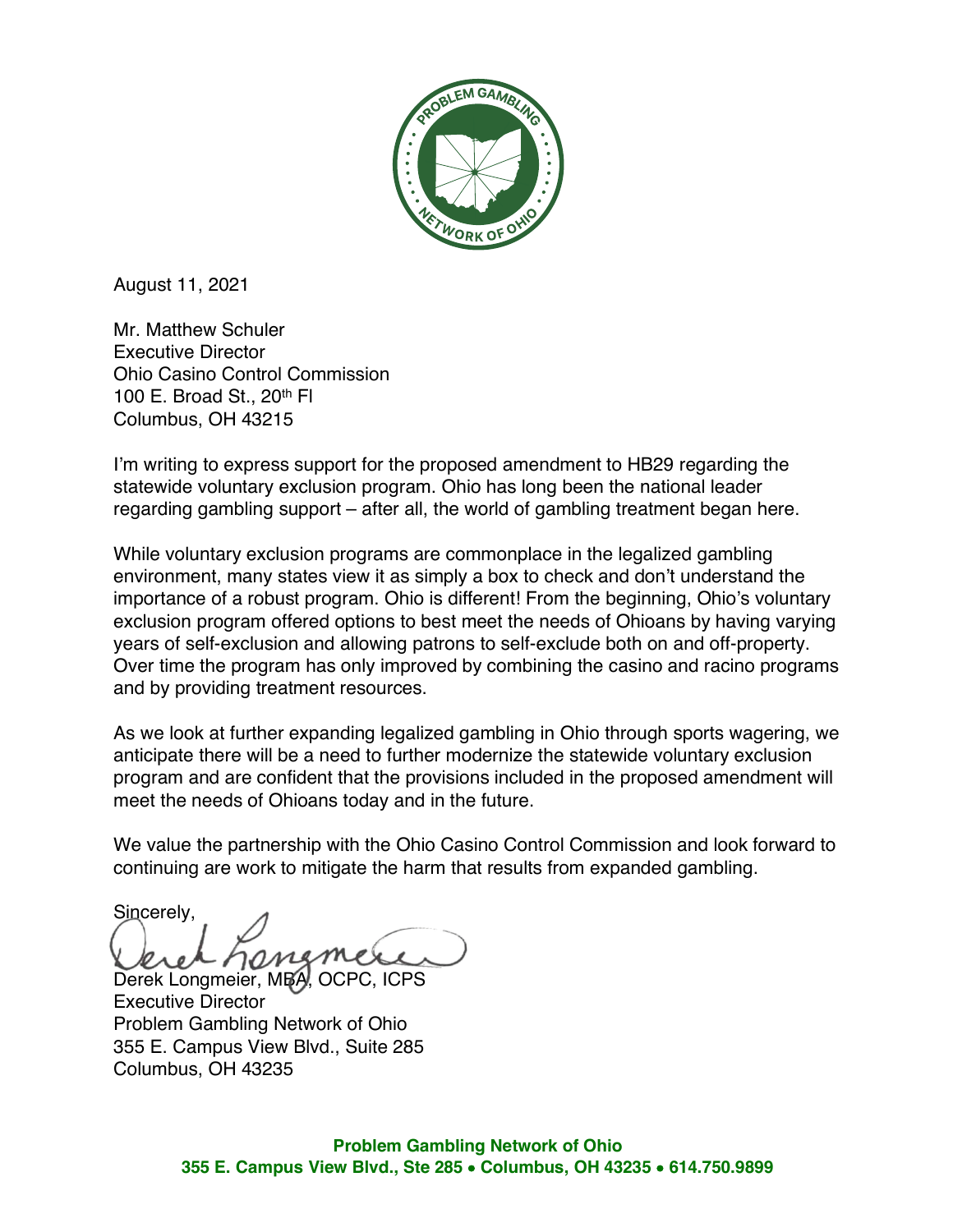## OHIO CASINO CONTROL COMMISSION



Mike DeWine  $\sqrt{\frac{3}{4}}$  June E. Taylor

| To:   | Leaders and Members of the General Assembly |
|-------|---------------------------------------------|
| From: | Matthew T. Schuler, Executive Director      |
| Date: | August 13, 2021                             |
| Re:   | Request to Amend R.C. 2935.01(B)            |
| Encl: | Proposed Amendment to R.C. 2935.01(B)       |

The Ohio Casino Control Commission ("Commission") is providing this attachment in support of its amendment request to R.C. 2935.01(B). As you know, the Commission is constitutionally charged with ensuring the integrity of casino gaming through licensing, regulatory compliance, and enforcement of the law. By statute, the Commission is a law-enforcement agency, and its gaming agents are lawenforcement officers. R.C. 3772.03(F). Further, gaming agents are peace officers certified by the Ohio Peace Officer Training Academy. R.C. 109.77(B)(1)(j) and R.C. 3772.01(K). Gaming agents have investigatory and arrest authority on all casino property as well as outside of the casino when enforcing the Casino Control Law and other gambling-related provisions. R.C. 3772.03(E) and (D). They are headquartered at Commission offices located at the four casinos and staff a 24/7 operation.

In fulfilling their duties, gaming agents routinely conduct investigations or respond to calls for service that result in physical harm or an imminent threat of physical harm to them. Local lawenforcement officers are often also present for these matters. Because of what appears to be a technical oversight when the enabling legislation for the Casino Control Law was enacted, however, an assault on the local law-enforcement officer could be charged as a felony and the same assault on the gaming agent could only be charged as a misdemeanor. Thisis due to the definition of *peace officer*in a separate Revised Code provision, R.C. 2935.01(B), which does not presently include gaming agents.

The Commission has already experienced firsthand the adverse effects of gaming agents not being included in the definition. One example is a 2017 case involving an individual who was located on casino property after having been issued a 24-hour ban by the casino. The individual became disorderly while being escorted out of the casino by security personnel. In response to a call for service, two gaming agents approached the individual who fled the scene. A nearby Cincinnati police officer was able to apprehend the fleeing individual who continued acting erratically and began resisting arrest. Recognizing this, the agents came to the officer's aid, which ultimately led to the individual assaulting the agents (one was hit the in face below the eye and the other was hit in the head). The individual was later charged with two counts F-4 assault on peace officer, one count M-2 resisting arrest, one count M-4 criminal trespass, and one count M-4 disorderly conduct in Hamilton County, Ohio. The individual ended up pleading guilty to resisting arrest and criminal trespass and no contest to two counts of M-1 assault.

100 E. Broad Street –  $20^{th}$  Floor – Columbus, OH 43215 (855) 800-0058 toll-free [www.casinocontrol.ohio.gov](http://www.casinocontrol.ohio.gov/)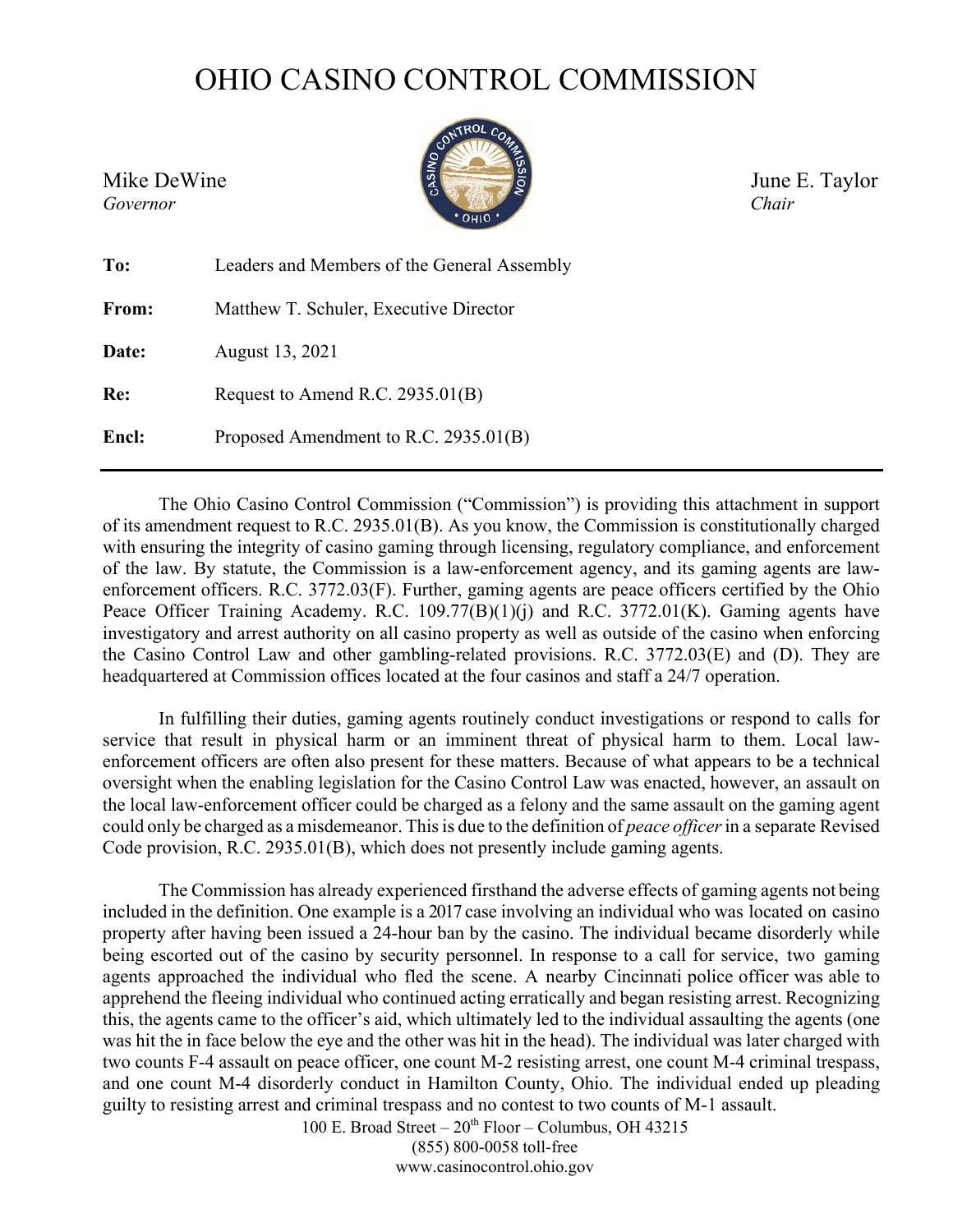The reduction from F-4 assault on peace officer to M-1 assault was not the result of ordinary plea negotiations. Instead, the Hamilton County Prosecutor's Office informed the Commission that gaming agents were omitted from the R.C. 2935.01(B) peace-officer definition, which is what the assault statute (R.C. 2903.13) uses for purposes of felonious assault on a peace officer. Thus, despite already being defined as peace officers by R.C. 3772.01(K) and required to have a peace-officer certification pursuant to R.C. 109.77(B)(1)(j), assaults on gaming agents can only be charged as misdemeanors. Meanwhile, those same assaults on local law enforcement, the House and Senate sergeants at arms, and fellow members of the State of Ohio Unit 2 Association (formerly known as the Fraternal Order of Police, Ohio Labor Council), such as liquor and tax enforcement agents, are deemed felonious. The simple difference being their inclusion and the gaming agent's omission from a single definition, the one found in R.C. 2935.01(B).

Earlier this year, a similar situation occurred just outside of the Cincinnati casino. A banned individual was located in the facility's parking garage and asked to leave by a property security guard. The individual began acting in an erratic and threatening manner and assaulted the guard. Two gaming agents, along with two special-duty officers, responded to the incident. In so doing, the individual punched one of the agents, leading to a struggle between the two during which the individual attempted to grab the agent by the throat. The individual was ultimately arrested without further incident and charged with several misdemeanors. A felonious-assault charge could not be pursued, though, since the harm was inflicted upon an agent and not one of the special-duty officers; a result unlikely intended by the General Assembly when enacting the Casino Control Law.

These are only two of several examples the Commission's gaming agents have faced over the years. Correcting this technical oversight through a minor amendment to R.C. 2935.01(B) would ensure that gaming agents are treated the same as their other law-enforcement colleagues. To be sure, the proposal itself has not been controversial and has experienced a high degree of support over the last two General Assemblies. For instance, this language was added, without objection, to Substitute House Bill 236 during the 133rd General Assembly while assigned to the Senate Judiciary Committee. That bill ultimately passed the Senate 22-9 on December 22, 2020, but unfortunately ran out of time for the House of Representatives to concur on the amended substitute version. Most recently, with support of the bill's sponsor, Senator Tim Schaffer, the same proposal was amended into Senate Bill 16 ("SB 16") while assigned to the Senate Judiciary Committee this General Assembly, which cleared the Senate by a vote of 33-0 on June 2, 2021. It is now assigned to the House Criminal Justice Committee, but has not yet had a hearing. So, while the Commission is continuing to push for passage of SB 16, the agency is looking to help its peace officers as soon as possible, and Amended House Bill 29 presents just such a possibility.

With this background, the Commission respectfully requests your consideration of the enclosed amendment. We look forward to answering any questions you may have and appreciate your time and consideration.